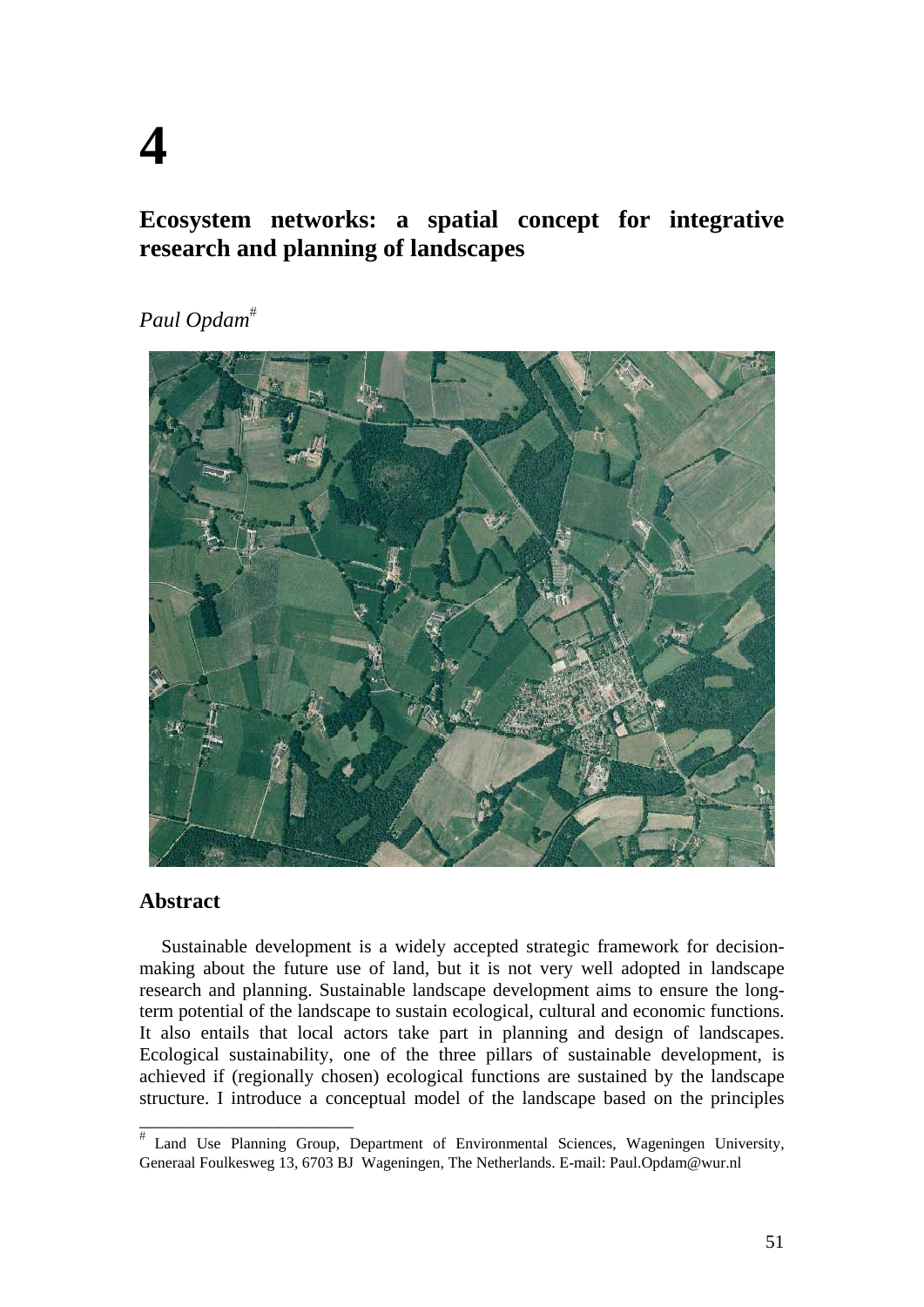of sustainable landscape development; it includes the ecophysical landscape, the sociological landscape, the economic landscape and the decision-making landscape. Integrative landscape research should aim to identify and quantify the interrelations between these landscape constructs. As a conceptual tool to facilitate research, decision-making and communication, I propose the concept of the ecosystem network. This is a functional network of ecosystem patches, interacting by the exchange of seeds or individuals of plant and animal species, and connected to the surrounding landscape matrix by abiotic fluxes. I hypothesize that the ecosystem network may also be the template of recreation and water management functions. A key feature of the network is that it can sustain similar ecological functioning (e.g. in terms of persistent populations of species) at different spatial configurations. This principle allows flexibility in design and facilitates decision-making in a multifunctional landscape context. As the most important research questions are proposed: identifying the spatial scale of the network in relation to its function, quantifying the potential to deliver goods and services, and methods to facilitate the balancing of competing interests on the short term and long term.

**Keywords**: sustainable landscape; local stakeholder involvement; decision-making; combining land-use functions; landscape change

#### **Why is most landscape development ecologically not sustainable?**

Let us consider the *landscape* as a geographical unit, which can be delineated from adjacent landscape units by a typically shaped mosaic of ecosystem types. Let us further assume that this specific landscape structure is the result of the interaction of geographical, ecological and human-induced forces over time (cf. Forman 1995; Steiner 2000). In many parts of the world, modern humans adapt and change the landscape because of using goods and services, delivered by that landscape, which are of economic, social or ecological value to them (Linehan and Gross 1998). These adaptations are a response to changing economic and social needs, while accounting for the natural potential of the landscape. The landscape is developed with a particular purpose in mind, and can therefore be considered as the object of physical planning.

Sustainable development is a widely accepted strategic framework for decisionmaking about the future use of land (IUCN, UNEP and WWF 1992). *Sustainable development of landscapes* requires that landscape planning aims for "a condition of stability in physical and social systems achieved by accommodating the needs of the present without compromising the ability of future generations to meet their needs" (World Commission on Environment and Development 1987; Ahern 2002). This implies that in decision-making about the future landscape a balance is achieved between ecological, cultural and economic functions in the short term and in the long term (Linehan and Gross 1998), with the purpose that resources of prime importance to future generations are not depleted and destroyed. Hence, sustainable development of landscapes demands that the landscape keeps over time its *potential* to deliver ecological, social and economic values to present and future generations. This potential must be retained during the process of change, either within the limits of the planning area, or outside in the case that adjacent areas contain sources from which lost values can be re-established. The potential to provide goods and services depends on the ecophysical conditions in the area, for example the area of ecosystems, and their configuration in space. The challenge to science then is to be able to tell which ecophysical conditions will sustain a required level of goods and services.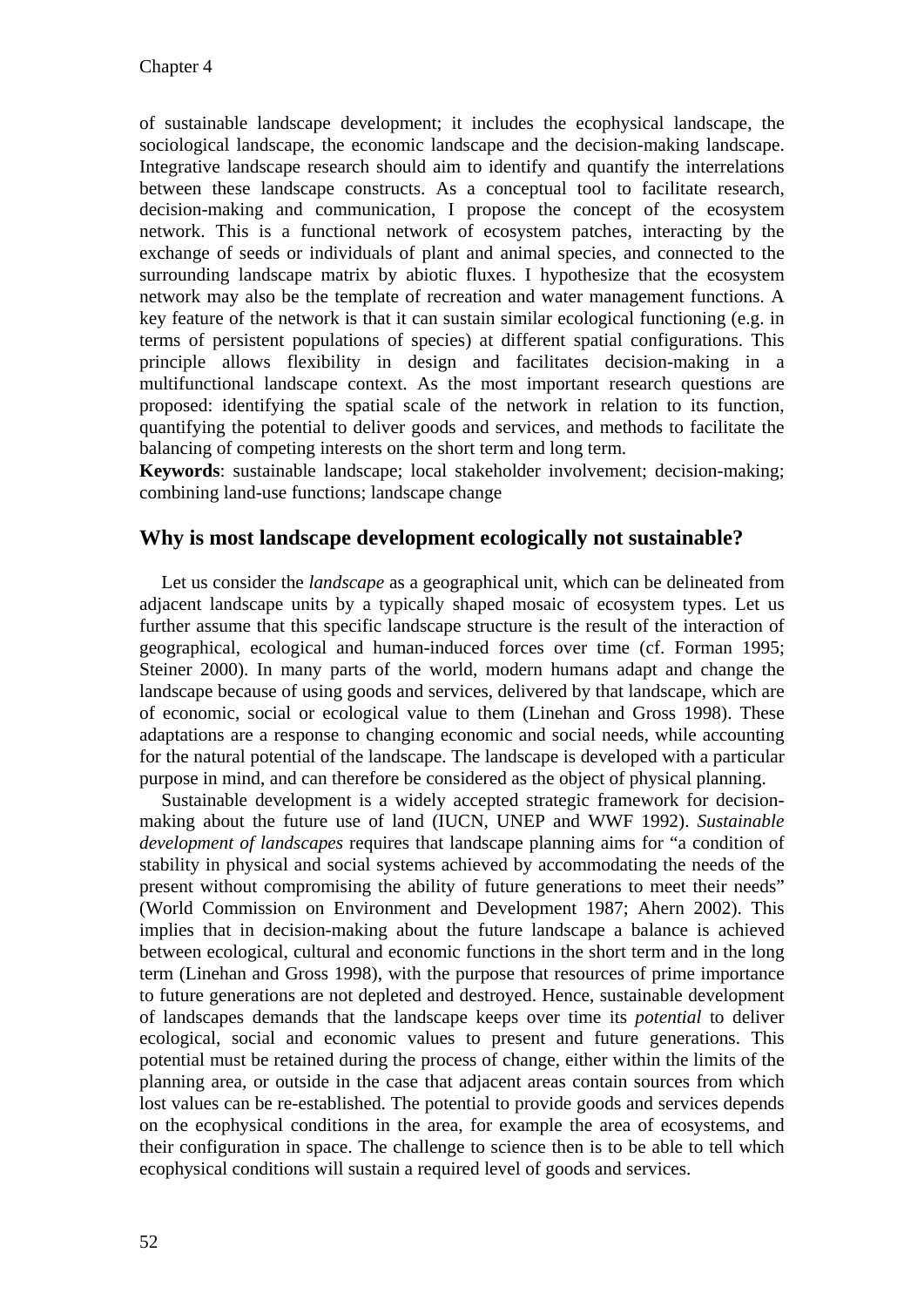The concept of sustainable development is further connected to the notion that local actors involved in planning (e.g. land owners, land managers, conservation groups) should take part in the decision-making. What type of knowledge does decision-making need in order to plan for sustainable development? If decisionmaking has consequences for larger areas than the planning area only, how do stakeholders include and balance the general public interest against their own local interest? What sorts of decisions are involved in determining a balance between functions, and how does the decision group know if the balance is achieved? When we have answers to these questions, we can determine in what form and at which level of detail the knowledge on ecophysical conditions must be provided.

Decision-making for sustainable landscape development then requires that the landscape structure is in balance with the required function, within the boundaries of change set by the requirements of long-term conservation of irreplaceable resources (Haines-Young 2000). This should also hold for the ecological functions being in balance with the landscape structure (ecological sustainability). However, *ecological sustainability* is not yet well developed in landscape planning (Termorshuizen et al. unpubl.). The explicit inclusion of ecological principles in planning is quite a recent advancement (Ahern 2002). Steiner (2000) introduces 'ecological planning', defined by "the use of biophysical and socio-cultural information to suggest opportunities and constraints for decision making about the use of landscapes". His handbook takes ecological sustainability as a basic goal for landscape development. Although Steiner pays extensive attention to involving stakeholders in decision-making, he does not provide indicators for ecological sustainability and methods for relating ecological sustainability to the interests of people and economy. Spatial development plans in The Netherlands performed poorly on indicators for ecological sustainability (Termorshuizen et al. unpubl.).

So what are the reasons for the near absence of ecological sustainability in planning? One reason could be the paucity of spatially explicit ecological rules and thresholds (Opdam, Foppen and Vos 2001). Another possible reason is the limited development of ecologically based spatial concepts, which are flexible enough to make them fit into the regional context of the planning area and simple enough to be handled by non-specialists. In this chapter I will address a possible solution to the second reason, and introduce the concept of the ecosystem network. Ecosystem networks are spatial structures in the landscape, composed of patches and linear elements of a defined ecosystem type, for example wet or dry forest, or freshwater marshland (Opdam 2002). A group of ecosystem patches in a landscape will function as a network if the patches are functionally connected by exchange of individuals of species, allowing the populations in the patches to function as a meta-population. However, the scope of this paper is not to compare the pros and cons of ecosystem networks with those of other concepts. The aim of this chapter is to explore to what extent ecosystem networks can be linked to functions of the landscape. I shall mainly focus on biodiversity, but shall briefly address social and economic aspects too. Also, I will discuss how ecosystem networks may facilitate decision-making. Because most of this is still in the stage of ideas and assumptions, I shall end with some research priorities.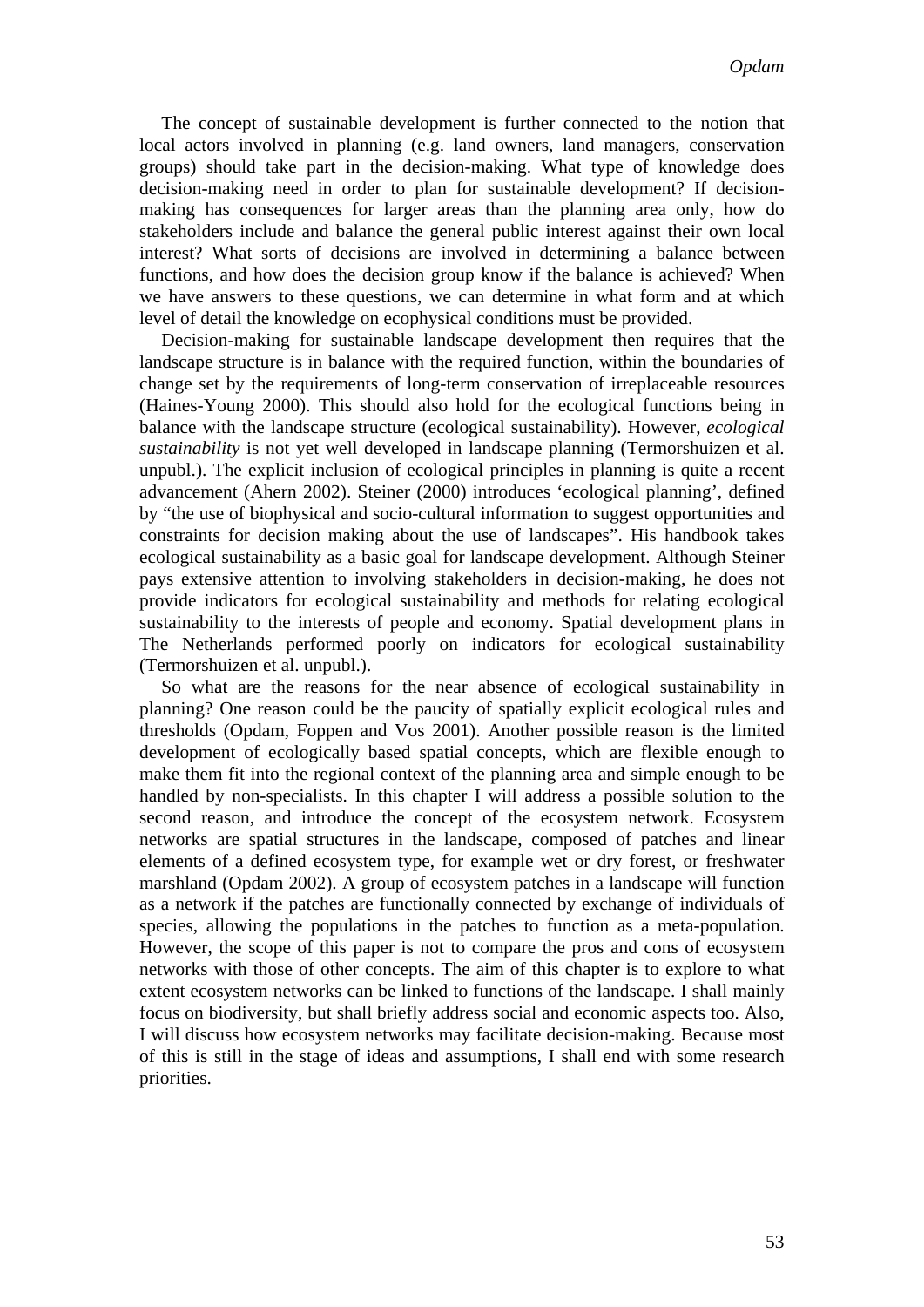## **A knowledge model for sustainable landscape development**

If the landscape is the unit of spatial development, changed by humans for the purpose of better providing economic goods and services, then the question is how decision-making about landscape change is taking into account the principles of sustainable development. How are decisions made about the ambition level of a function (for example, how many species or how many satisfied tourists)? How about the structure of the landscape that supports that ambition level? About which functions are spatially compatible? About which conditions allow the landscape to recover from disturbances? These are very different sorts of questions, and to give them a place I propose the following conceptual landscape model (see Figure 1), which is structured according to the principles of sustainable development. The model encompasses four mutually dependent 'constructs of the landscape'. These are paralleled by the four principle currents of planning mentioned by Leitão and Ahern (2002): physical planning, economic planning, social planning and integrated planning.

- 1) The ecophysical landscape, the landscape viewed as a mosaic of ecosystems, is composed of an abiotic component and a biotic component. In this view, humans are actors in the landscape system, just like animals, and their action may have an impact on the ecological functioning of the landscape. For example, a large minimum number of species is required to maintain the stability of ecosystem processes in changing environments (Loreau et al. 2001). This is the landscape of spatial ecologists, of eco-hydrologists and physical geographers. The goal of research is to link the spatial pattern of the landscape to ecological and geographical functions, to determine impacts of human action, and to provide decision-makers with criteria, indicators and tools.
- 2) The social landscape, the landscape perceived through the eyes of humans, with its narratives and emotions, the landscape used by tourists and the landscape providing health to humans. This is the landscape of environmental psychologists, of social and medical sciences, of cultural studies and anthropology. The goal of research is to link the spatial pattern of the landscape to social, medical and psychological functions, to determine impacts of human action on these functions and to provide decision-makers with criteria, indicators and tools.
- 3) The economic landscape, the landscape considered as a system providing goods and services of economic value (De Groot, Wilson and Boumans 2002; Luck, Daily and Ehrlich 2003). These include the effect of increased health on labour productivity or the economic value of tourism, or the economic value of pollination (Kremen, Williams and Thorp 2002) or pest suppression (Gurr, Wratten and Luna 2003) for agriculture. This is the landscape of environmental economists. The goal of research is to link the spatial pattern of the landscape to the potential to produce goods and services, to determine impacts of human action on these functions, to determine the economic value of landscape services and to provide decision-makers with criteria, indicators and tools.
- 4) The decision-making landscape, the landscape as the unit of integrated planning and design. It is the landscape of spatial planners, landscape architects, politicians and the actors in decision-making.

This model makes clear what integrative landscape research is about. Integrative landscape research focuses on the interrelationships between these landscape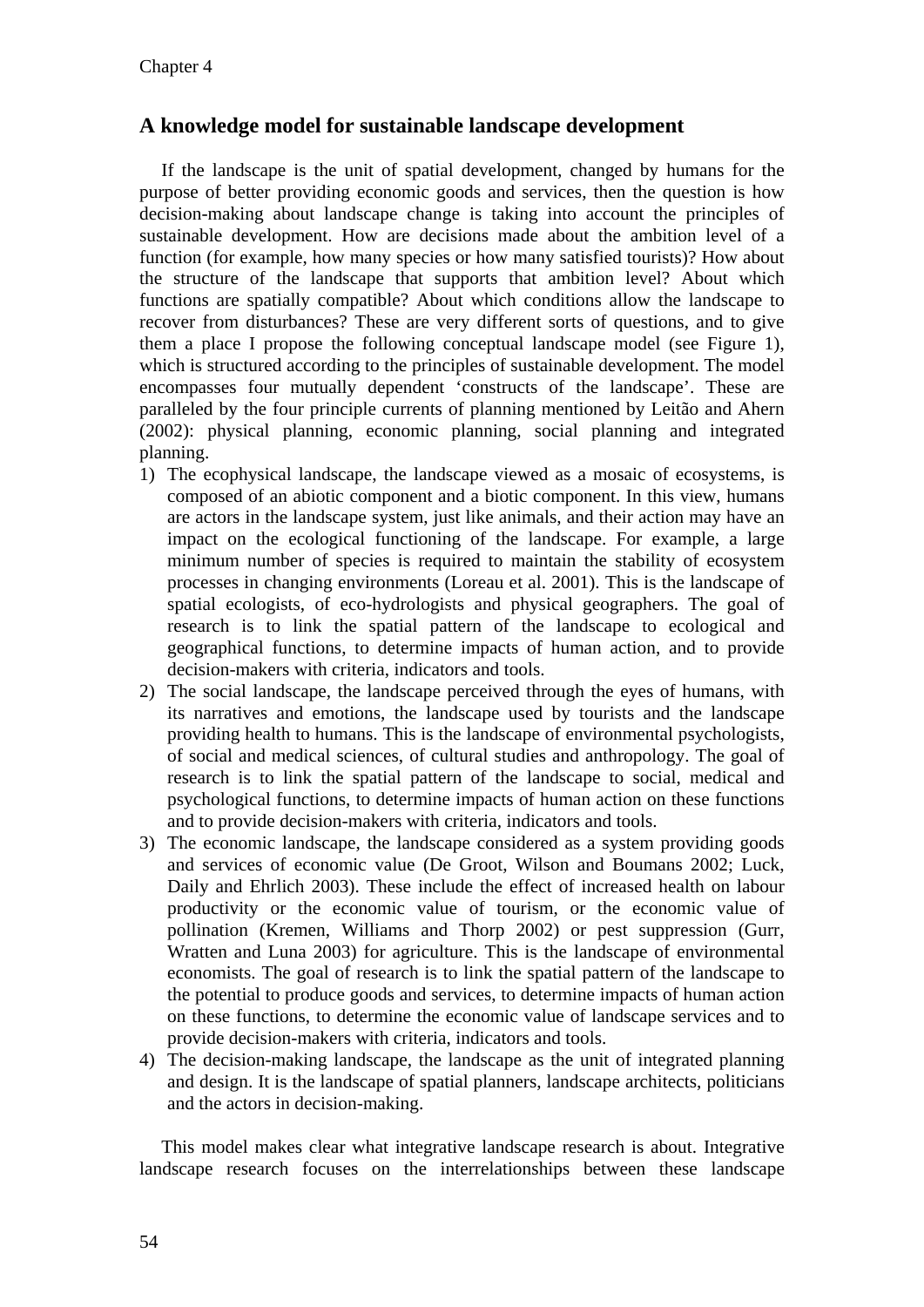constructs. The model acknowledges the interdisciplinary aspect (relations between ecological, social, economic and decision-making domains). The transdisciplinary aspect is primarily based in the decision-making domain. The goal of integrative research is to develop methods to define feasible regional goals in each domain and weight conflicting claims, to develop design methods to find sustainable solutions, to develop decision-making theory and procedures, and to organize the capacity of actors to make decisions.



Figure 1. Representation of the four dimensions of the landscape, with their interrelations

In the next section I will discuss the role of ecosystem networks in focussing integrative research to the needs for sustainable planning.

## **The ecosystem network as a spatial structure to integrate ecological and socioeconomic values**

Landscape development is about reallocating function-related structures. The physical structure is the concrete object of planning, and it is therefore essential to know how the dimensions and the shape of these structures support functioning. For example: a certain intensity and type of human transport require a certain density and type of road networks. In this section I argue that biodiversity-related functions are dependent on ecosystem networks. I also briefly address the question why ecosystem networks may have relevance to other landscape functions demanding spatially coherent structures at the regional scale.

From the point of view of ecology, ecosystem networks may be defined as a set of ecosystems of one type, linked into a spatially coherent system through flows of organisms, humans or water, and interacting with the landscape matrix in which it is embedded. For biodiversity, the ecosystem network is a multi-species concept. One network of woods may serve as a habitat network (as defined by Hobbs 2002; and Opdam 2002) for many species at the same time. A landscape usually contains several ecosystem types and, in consequence, several types of ecosystem network. Ecosystem networks may contain aquatic ecosystems (in which case there are flows of water, natural organisms and water tourists) or terrestrial organisms (with only organism and human flows linking the network patches). Ecosystem networks may include both patch-shaped areas and linear-shaped areas. Greenways (Ahern 2002) are a special type of network, containing linear landscape structures only. Ecosystem networks can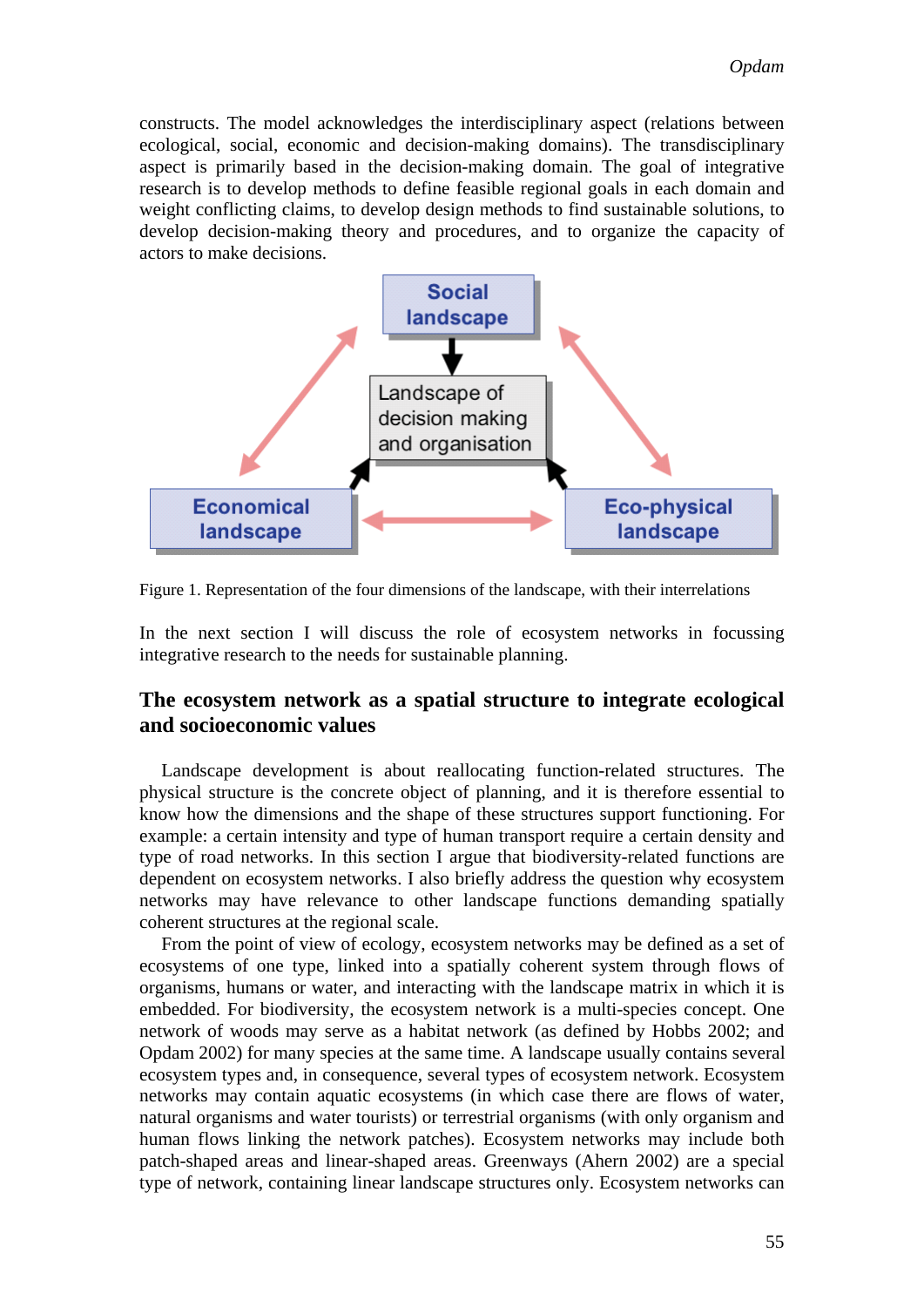be classified according to the functions they are meant for: a *conservation network* only aims at conserving biodiversity, a *recreation network* aims at tourism purposes, and so on. *Ecological networks* (Jongman 1995) often have a strategic-political meaning; sometimes they are just a list of legally protected areas, quite often a hybrid between conservation networks and multiple-goal networks.

What is the significance of ecosystem networks in sustainable development? In many landscapes with intensive human exploitation, the fragmentation of natural ecosystems has developed to a degree that local areas cannot support viable populations of many species (Saunders, Hobbs and Margules 1991; Kinnaird et al. 2003; Myers 2003). Opdam et al. (1995) proposed a solution to this fragmentation problem based on considering the set of local populations that form a network. Metapopulation ecology suggests that the long-term persistence of such network populations depends on the spatial cohesion of ecosystem networks (Opdam, Verboom and Pouwels 2003). The degree of cohesion of the ecosystem network determines whether or not local extinction and recolonization rates are in equilibrium, and whether the network allows the population to be resilient to stochastic demographic processes and environmental perturbations (Hanski 1999). One may say that in ecosystem networks local risks are spread over the whole network (Figure 2). An important future stress factor on a much larger scale is climate change, which entails potentially dramatic effects: for example a rise in temperature, changes in precipitation, extended periods of drought, or increased incidence of extreme events. Ecosystem networks may provide a spatial structure allowing populations to respond to these events (Opdam and Wascher 2004). Hence, ecosystem networks may be regarded as a large-scaled spatial structure required for the long-term conservation of natural resources in multifunctional landscapes.



Figure 2. Illustration of the principle of spreading of local risk across the ecosystem network (based on metapopulation ecology). In a region including 5 habitat sites for a hypothetical species, three sites are actually occupied, while in two other sites for some reason (a local disturbance, chance) the species has disappeared. One of these sites is reoccupied by dispersing individuals coming from one of the local populations in the region. The second unoccupied site may follow soon, but elsewhere something may go wrong again

Can ecosystem networks be linked to social values? Do social land-use functions require large-scaled structures as well? I discuss this point using the example of recreation. Intuitively, tourist activities in a landscape require spatial cohesion.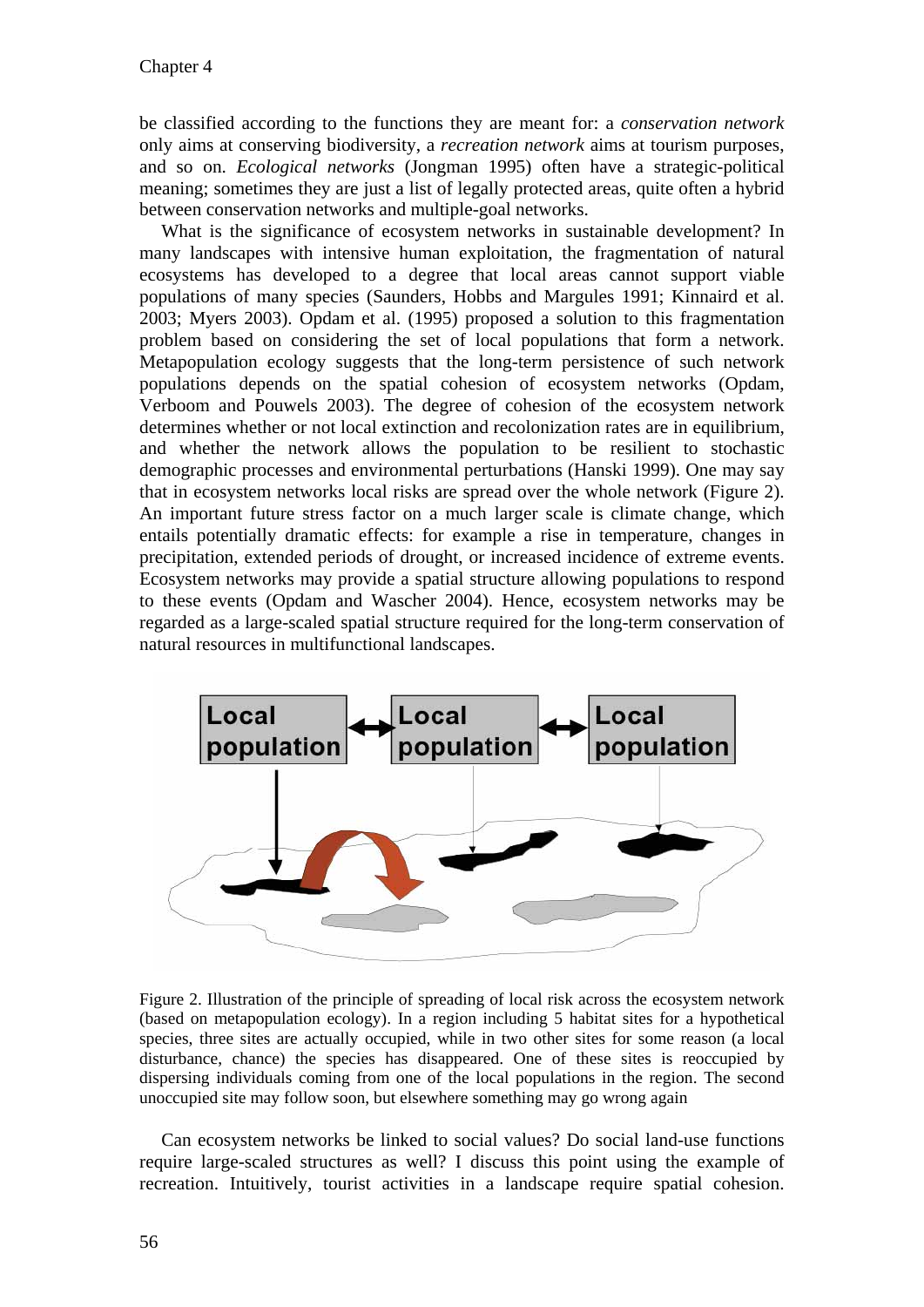Tourists may cover considerable distances within or between ecosystem areas and may need both linkages and patches (Figure 3). Obviously, there should be a relationship between the perception and suitability of a landscape and, among other things, the type of ecosystems, their configuration in space, their tranquillity and accessibility (Goossen and Langers 2000). Intuitively, one may also expect the area available for recreation and the density, cohesion and configuration of ecosystems to be of value, because these features determine the capacity of a landscape for tourists to move around and the probability to encounter other tourists. Yet, to my knowledge, recreation research has not presented much evidence supporting this hypothesis, nor has it provided a detailed approach of designing ecosystem networks for recreational use and quality. Most research is focussed on behaviour and motivation of individuals, and lacks spatial explicit approaches enabling a quantified relation to landscape characteristics (Kliskey 2000; Roovers, Hermy and Gulinck 2002; Arriaza et al. 2004). For application in decision-making on sustainable development, quantified aims for recreation in an area should be defined (for various types of recreation, and acknowledging the perception of landscape quality by people). These aims are to be translated into landscape conditions: type, area and configuration of ecosystem networks.



Figure 3. Representation of a planned robust corridor zone, encompassing nodes where small populations may settle, and connectivity zones. The zone is also made suitable for canoeing and walking. Nodes are planned larger than necessary in a situation without disturbance (from Broekmeijer and Steingröver 2003)

Can ecosystem networks be linked to economic values? Even though there have been numerous environmental valuation studies of biodiversity and ecosystem functions in the US and in Europe (Garrod and Willis 1992; Costanza et al. 1997; De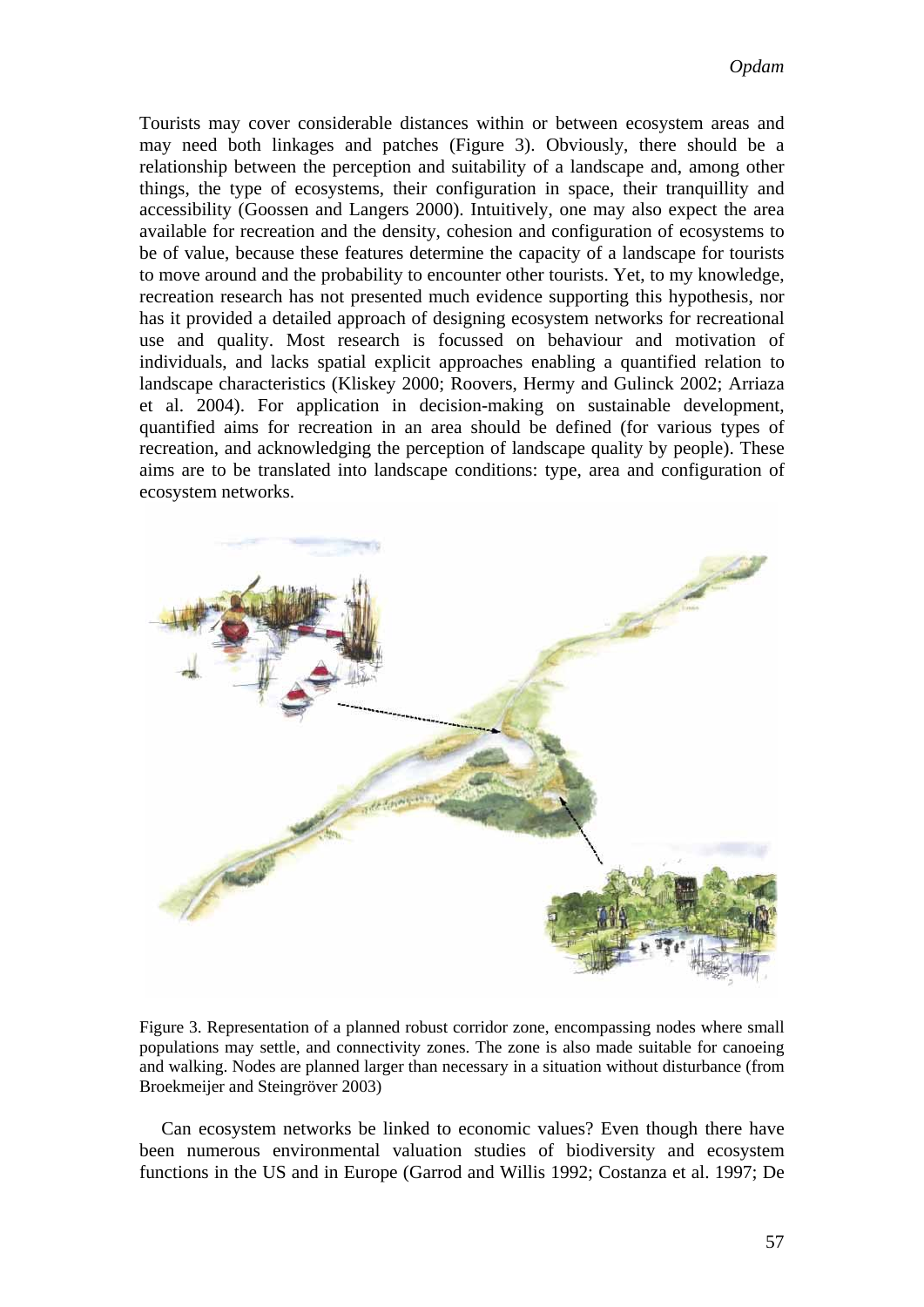Groot, Wilson and Boumans 2002), a valuation approach that can be used in a spatially explicit context has (to my knowledge) not been completed. It has been shown that extensive areas of nature, like the Dutch National Ecological Network, contribute to the regional economy and positively affect real-estate prices (Berends and Vreke 2002; Bervaes and Vreke 2004). Such data suggest that there must be links between such spatial features as type, area and configuration of ecosystems and the regional economy. In addition, the water storage and retention capacity of an ecosystem network can be expressed in terms of costs and benefits for a region.

If we could express the spatial pattern of ecosystem networks in terms of the capacity of the landscape to provide a desirable level of biodiversity and recreation, then we would have the ecophysical basis for designing ecosystem networks for a combination of functions. Where and when such functions are compatible, stakeholders with diverging interests can be united to support the development of an ecosystem network structure. This brings us to the topic of decision-making.

#### **Ecosystem networks for decision-making about ecologically sustainable landscape development**

Sustainable landscape development requires a continuing decision process about landscape change in which ecological, social and economic requirements are balanced without losing irreplaceable entities. Hence, it entails the controlled adaptation of the landscape to future needs of the society. For example, it requires that all actors in the process accept the aim of long-term persistence of (a certain level of) biodiversity. However, balancing also implies that, for the planning region, the functions end up with optimal, rather than with maximal conditions. Balancing implies negotiation, and compromises are part of the process (Kingsland 2002). So the planning process should lead stakeholders through decisions about priority ecosystem types and target species, and about the required physical conditions needed (including enough space and connectivity in the right location). Governmental laws and national conservation targets may impose constraints and opportunities in setting regional targets, whereas amounts of available space and funding, as well as support by the local stakeholders, may set limits to the conditions. Treu et al. (2000) and von Haaren (2002) stressed that in multi-actor decision-making communication is a key factor for success. I hypothesize that ecosystem networks: (1) help to focus on an ecologically relevant part of the landscape, a part that can be pictured as a concrete structure that appeals to the actors' imagination of what biodiversity needs; (2) facilitate negotiation about feasible goals and required area, configuration and location of ecosystems; and (3) can be designed in alternative options with more or less equal ecological sustainability.

Most aspects of these conjectures have not been tested thoroughly for ecosystem networks; neither do I know the conditions under which their advantages are most effectively realized. Published research in refereed journals about the role of ecological networks in effective communication is scarce, if available at all. However, Rientjes and Roumelioti (2003) undertook a survey among conservationists and policymakers in 31 European countries. They concluded that there is a wide support for the concept (at least in the European planning context), and that it has a potential to appeal to the general public as well as to specific stakeholder groups, because it can easily be explained to lay persons and made visible through maps. Von Haaren (2002) supports this view by stating that the connection of design and ecological contents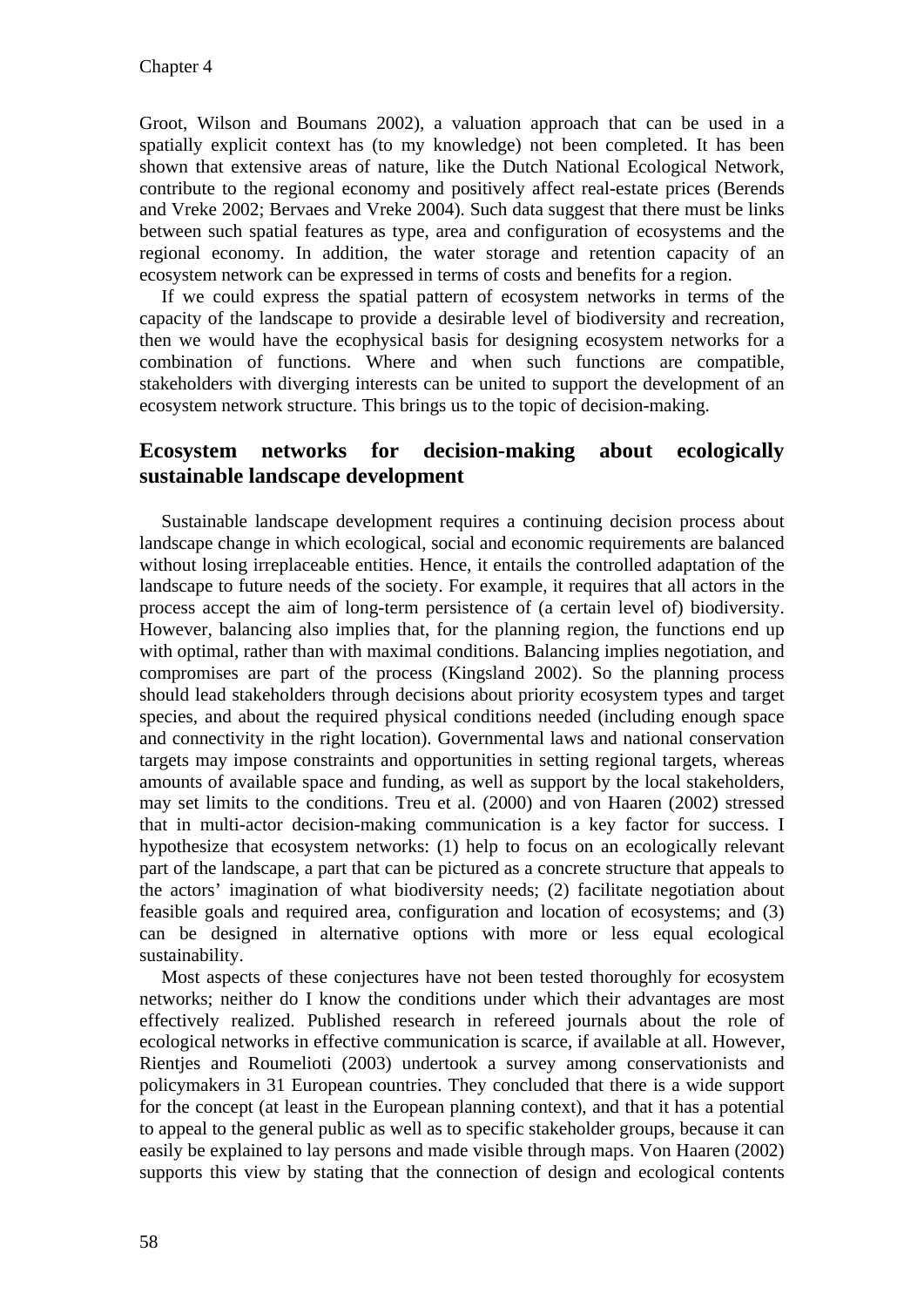helps to promote the acceptance of landscape plans. This was confirmed by three applications of designing with ecosystem networks with local stakeholders in Cheshire, UK (Van Rooij, Steingrover and Opdam 2003), Emilia Romagna, Italy (Van Rooij, Van der Sluis and Steingröver 2003), and the Gelderse Vallei, The Netherlands (Steingrover, pers. comm.). Stakeholders reported that the design approach based on ecosystem networks helped them to focus and made it easier to agree on common priorities. Also, they stated that ecological criteria urged them to make decisions and find solutions. Van Rooij et al. (2003) also proposed a method for interactive goal setting, based on a system of ecoprofiles (Vos et al. 2001; in press).

A key feature of ecosystem networks is that they can have different configurations and still serve the same goals. This is due to the variation in four physical features of ecosystem networks: total network area, ecosystem quality, network density and permeability of the matrix (Opdam, Verboom and Pouwels 2003). Together, these features constitute the spatial cohesion of the landscape. In planning, these four features can be used as four spatial strategies: the implication is that there are many alternative solutions to design the required dimensions and shape of an ecosystem network (Figure 4). Hence, ecosystem networks are flexible ecological structures (Opdam, Steingröver and Van Rooij in press).



# Network cohesion generator

Figure 4. A spatial-cohesion generator, a virtual instrument with four knobs (for ecosystem quality, network area, network density and matrix permeability) to show that to develop the required spatial cohesion in a region several options can be generated. The arrow can be set in the right position by turning each of the four knobs, or a combination of more than one

#### **Research priorities in integrative research**

In this chapter I propose a central role for ecosystem networks in sustainable planning. Many of my thoughts are ideas and assumptions, which need to be elaborated, tested and validated. At present, there are more questions than answers. The most important questions can be classified into three groups: (i) spatial scale of the network in relation to function, (ii) quantifying the potential to deliver goods and services, and (iii) balancing different interests in the short term and long term.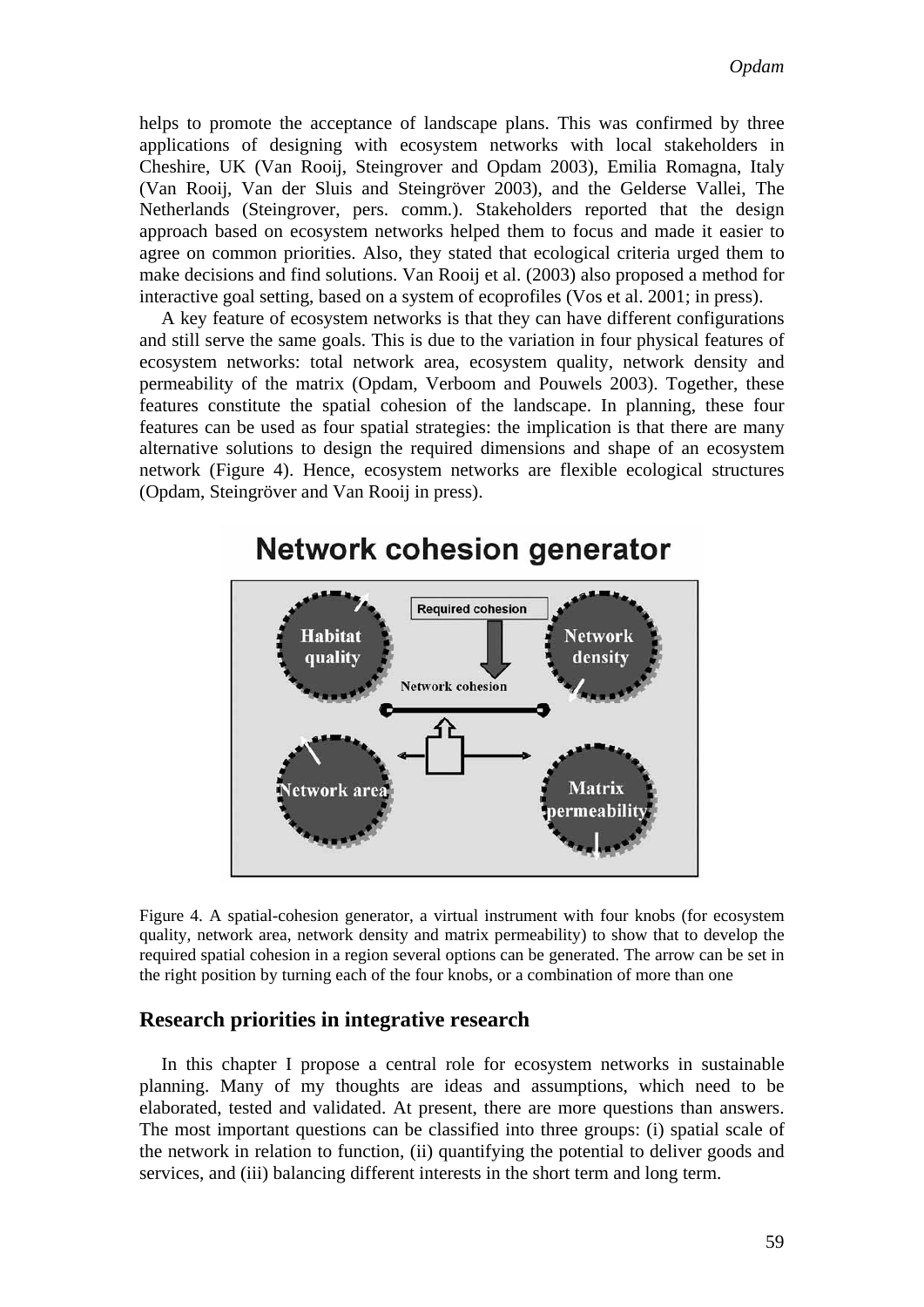#### **Spatial scale: which function on what level?**

Species differ with respect to the spatial dimensions of their networks (Vos et al. 2001), in their capacity to move, and in the amount of habitat area they require per unit of reproduction (Vos et al. 2001; in press). Species with limited movement capacities can cover small distances of unsuitable land between habitat areas, which means that ecosystem networks can only be formed by ecosystems close to each other. Many small species cover shorter distances than large-bodied species (comparing non-flying species with non-flying ones, and flying species with flying ones). Because small species also need less area for building up viable populations, ecosystem networks for small species generally cover a smaller geographical range than networks for large ones. Verboom et al. (2001) calculated the number of individuals minimally required for a viable meta-population. These values can be transformed into values of minimal area of ecosystem networks (Table 1). For small species, sustainable ecosystem networks have a local to regional spatial scale. Larger species need ecosystem networks on larger spatial scales, which may even spread over several countries. This body of knowledge is not well incorporated into spatial planning (Jensen et al. 2000; Margules and Pressey 2000; Steiner 2000; Nakamura and Short 2001; Jim and Chen 2003), nor has been clarified whether spatial conditions that are relevant to ecological functions also apply to other landscape services. Questions to be answered are for example:

- Which ecophysical conditions should be fulfilled at different levels of scale and different levels of ambition?
- Which conditions are demanded by recreation, water management or landscape identity?
- How can knowledge on the relation between ecophysical conditions and functions be transformed into interactive decision-making methods?

Table 1. Area of multifunctional landscape (ha) required for an ecosystem network that can support a viable meta-population of selected species. The total network area varies with the presence or absence of a key patch (Verboom et al. 2001) and with the coverage of the ecosystem type in the area. Based on Verboom et al. (2001), Van Rooij et al. (2003) and expert advice. A key patch is a relatively large patch in the network with close to zero extinction probability

|                                               | squirrel<br>sedge warbler | tree frog<br>nuthatch | partridge<br>grass snake | pine marten<br>badger |
|-----------------------------------------------|---------------------------|-----------------------|--------------------------|-----------------------|
| with key patch $(10\%$<br>ecosystem coverage) | 750                       | 1500                  | 9000                     | 120000                |
| with key patch (5%)                           | 1500                      | 3000                  | 18000                    | 240000                |
| ecosystem coverage)<br>no key patch (5%       | 2000                      | 5000                  | 30000                    | 360000                |
| ecosystem coverage)<br>no key patch (1%)      | 10000                     | 25000                 | 150000                   | 1800000               |
| ecosystem coverage)                           |                           |                       |                          |                       |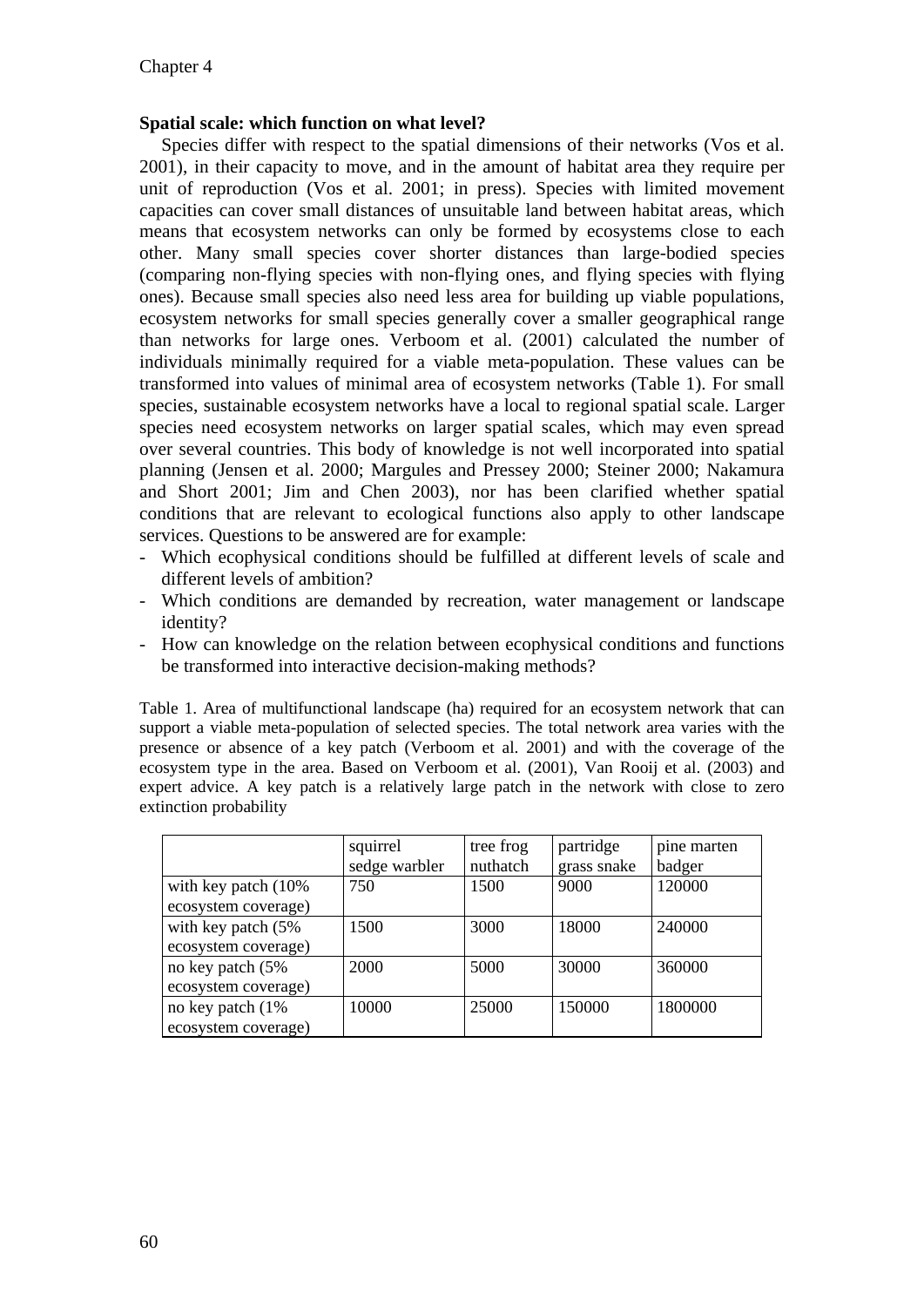#### **Thresholds and sustainability**

One of the most challenging problems to be solved in sustainable landscape development is to determine applicable spatial measures that have a causal relation to landscape functioning. There is an overwhelming choice of landscape pattern indicators, but for many of them we are still far from understanding the significance to ecological functions (Corry and Nassauer in press) or social functions. Apart from such indicators, we also need to know which critical value needs to be realized in order to get the quality of the landscape's goods and services that the decision-makers have chosen. For example, we need to tell stakeholder groups the minimum level of ecosystem network cohesion that is demanded by the target species chosen. Metapopulation theory suggests that such thresholds occur (Fahrig 2002), but attempts to elaborate such theory to applicable thresholds are scarce (see for example Verboom et al. 2001). Similar questions can be asked for the required amount of natural elements for pest control in a farm landscape, or the path density in relation to recreation intensity and quality, etc.

Another complication with determining minimum thresholds is caused by landscape change. Removing an ecosystem patch and developing a new one somewhere else means a temporary loss of carrying capacity for a species. From this notion it follows that the minimum sustainability threshold for an ecosystem network is dependent on the frequency and intensity of change. Likewise, environmental disturbances, for example climate change, also affect the position of the threshold. Populations need time to recover from disturbances, while meta-populations may need more time than non-fragmented populations (Foppen et al. 1999; Nagelkerke et al. 2002), which means that they may stay well under the carrying capacity that the landscape allows. Therefore, landscape ecology faces the challenge of defining minimum threshold levels for functional landscape indicators, which take into account the probability of large-scale and small-scale disturbances. This requires the introduction of concepts like resilience of populations and ecosystems and time-lag phenomena in research aiming at the relation between pattern and process.

Within ecosystem networks, humans can create a structure that can be changed over time without losing the conservation potential for target populations (Opdam, Steingröver and Van Rooij in press). The explanation is found in the nature of spatial cohesion, encompassing four structural components (Opdam, Verboom and Pouwels 2003). The idea is that, due to the principle of spreading of risk across the region, the ecosystem network is spatially flexible, as long as ecosystems can be developed in the region and as long as the rate of change keeps pace with the response rate of the ecosystem or population. By this flexible nature, ecosystem networks would have the potential to integrate development and conservation, and make biodiversity conservation adaptive. Again, this is a challenging field of research with great potential for application in planning. For example, how can improving quality or connectivity compensate for a decrease in network area? For which ecosystem types, under what conditions, can a lost local element be replaced by developing an element elsewhere in the network? How can rules be developed that are flexible with respect to the regional planning context?

#### **Decision-making with ecosystem networks**

If ecosystem networks are considered spatially coherent structures for conserving biodiversity in multiple-use landscapes, then the question is how decisions are being made about the total area and the configuration required for long-term persistence of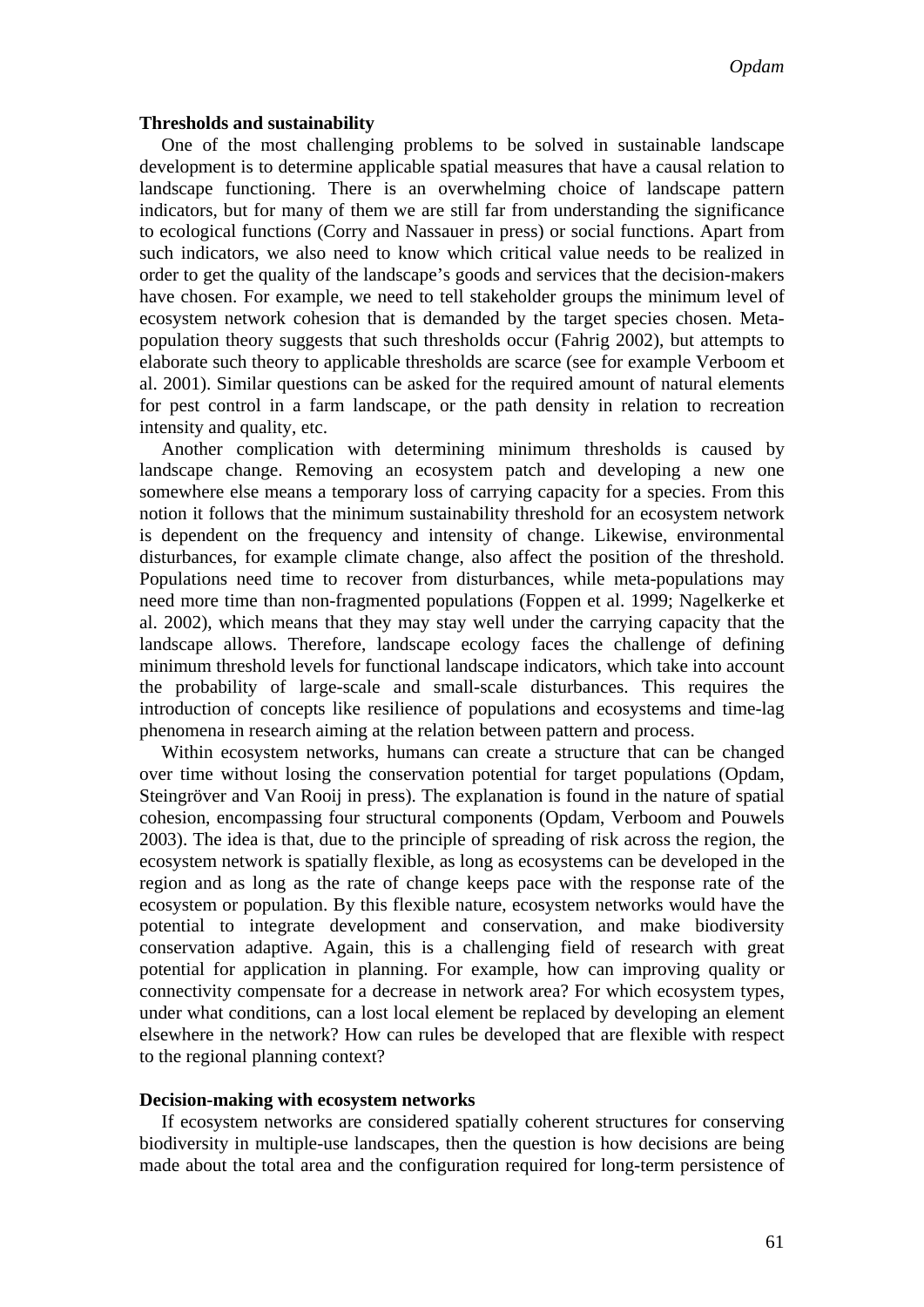species in the landscape. Because species differ in the area they demand for sustainability (Table 1), decisions about ecosystem network design are linked with decisions on the ambition level: the percentage of the regional biodiversity that can regionally survive increases with the total area of the network. This means that decision-making on goals (ambition level) and network design are always interlinked. The complexity of this decision further increases if one takes the surrounding area into consideration: the ecosystem network in the planning area may extend across the limits of the planning area, and goal-setting and design should consider the opportunities arising from that. This notion invokes a series of questions on the type of information on ecological conditions that can be handled by negotiating parties in a regional planning process, including tools to facilitate knowledge transfer. Brody et al. (Brody, Highfield and Carrasco 2004) proposed several challenging research goals on the collective capabilities of local jurisdictions to manage ecological systems.

More research priorities are related to combining and balancing functions, and to integrating long-term and short-term goals in decision-making. It requires that we can design ecosystem networks for a combined set of functions, and that we know the compatibility of functions. Tools must be developed to facilitate the use of scientific knowledge by non-scientists.

Decision-making in spatial planning is more and more concentrated at the regional and local level. Yet, as illustrated in Table 1 for biodiversity, public goods may require cohesive spatial structures that require supra-regional decisions. How to deal with this tension, how to encourage local decision-making to take higher-level public values into consideration, and how to coordinate decision-making among various local planning processes? This is an important field of research, from the point of view of ecology as well as socio-economy and process organization.

#### **References**

- Ahern, J., 2002. *Greenways as strategic landscape planning: theory and application*. Wageningen University, Wageningen. Thesis
- Arriaza, M., Canas Ortega, J.F., Canas Madueno, J.A., et al., 2004. Assessing the visual quality of rural landscapes. *Landscape and Urban Planning,* 69 (1), 115-125.
- Berends, H. and Vreke, J., 2002. *De rol van bos en natuur in de Achterhoek en in de Kempen: een economische waarderingsmethode getest in twee gebieden*. Alterra, Wageningen. Alterra report no. 487. [http://www.alterra.nl/Internet//// Modules/pub/PDFFiles/Alterrarapporten/AlterraRapport487.pdf]
- Bervaes, J.C.A.M. and Vreke, J., 2004. *De invloed van groen en water op de transactieprijzen van woningen*. Alterra, Wageningen. Alterra report no. 959. [http://www.alterra.nl/Internet////Modules/pub/PDFFiles/Alterrarapporten/Alte rraRapport959.pdf]
- Botequilha Leitão, A. and Ahern, J., 2002. Applying landscape ecological concepts and metrics in sustainable landscape planning. *Landscape and Urban Planning,* 59 (2), 65-93.
- Brody, S.D., Highfield, W. and Carrasco, V., 2004. Measuring the collective planning capabilities of local jurisdictions to manage ecological systems in southern Florida. *Landscape and Urban Planning,* 69 (1), 33-50.
- Broekmeijer, M. and Steingröver, E., 2003. *Design handbook robust corridors (in Dutch)*. Alterra, Wageningen.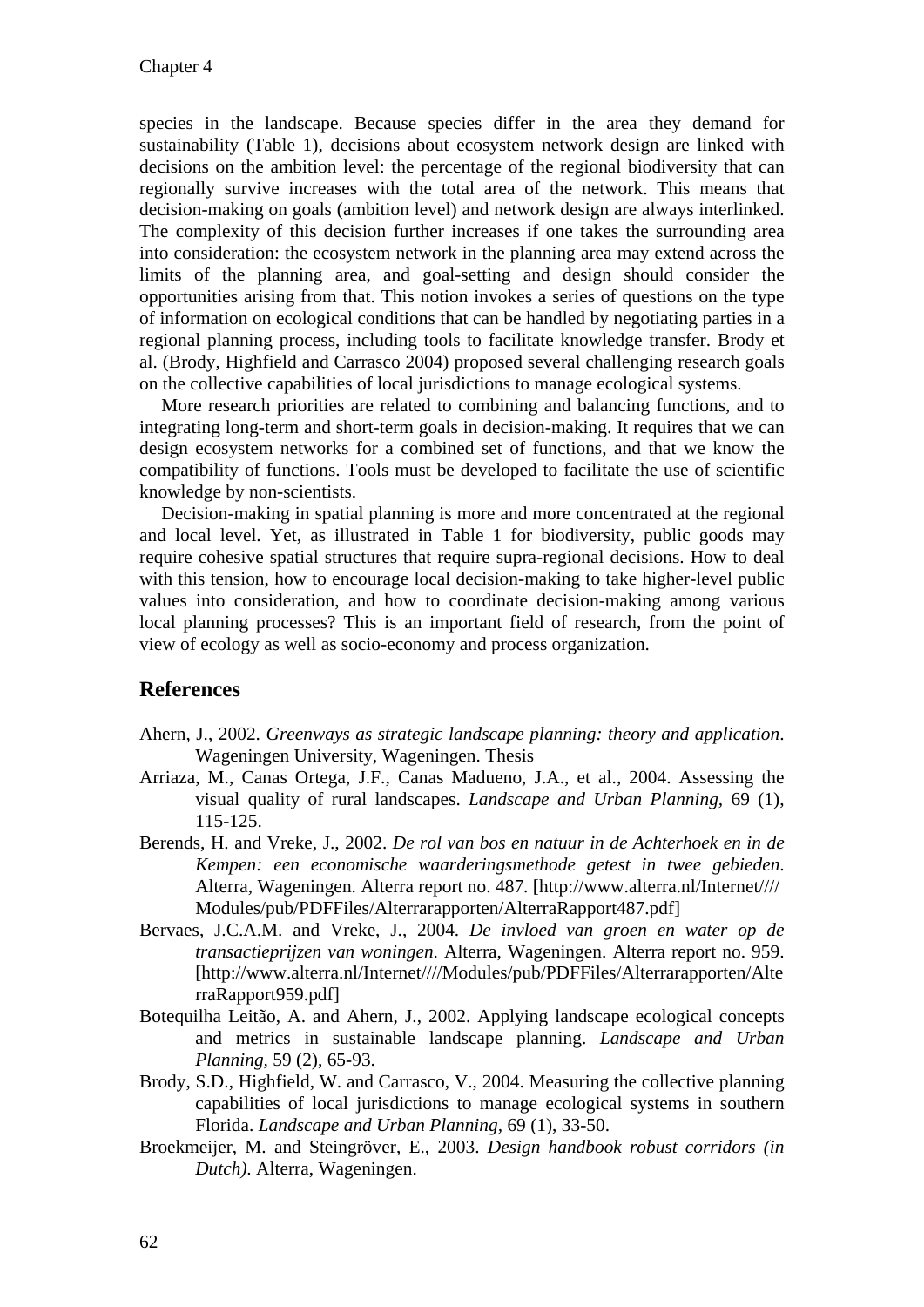- Corry, R.C. and Nassauer, J.I., in press. Limitations of using landscape pattern indices to evaluate the ecological consequences of alternative plans and designs. *Landscape and Urban Planning*.
- Costanza, R., D'Arge, R., De Groot, R., et al., 1997. The value of the world's ecosystem services and natural capital. *Nature,* 387 (6630), 253-260.
- De Groot, R.S., Wilson, M.A. and Boumans, R.M.J., 2002. A typology for the classification, description and valuation of ecosystem functions, goods and services. *Ecological Economics,* 41 (3), 393-408.
- Fahrig, L., 2002. Effect of habitat fragmentation on the extinction threshold: a synthesis. *Ecological Applications,* 12 (2), 346-353.
- Foppen, R., Ter Braak, C.J.F., Verboom, J., et al., 1999. Dutch sedge warblers *Acrocephalus schoenobaenus* and West-African rainfall: empirical data and simulation modelling show low population resilience in fragmented marshlands. *Ardea,* 87 (1), 113-127.
- Forman, R.T.T., 1995. *Land mosaics: the ecology of landscapes and regions*. Cambridge University Press, Cambridge.
- Garrod, G. and Willis, K., 1992. The amenity value of woodland in Great Britain: a comparison of economic estimates. *Environmental and Resource Economics,* 2 (4), 415-434.
- Goossen, M. and Langers, F., 2000. Assessing quality of rural areas in the Netherlands: finding the most important indicators for recreation. *Landscape and Urban Planning,* 46 (4), 241-251.
- Gurr, G.M., Wratten, S.D. and Luna, J.M., 2003. Multi-function agricultural biodiversity: pest management and other benefits. *Basic and Applied Ecology,* 4, 107-116.
- Haines-Young, R., 2000. Sustainable development and sustainable landscapes: defining a new paradigm for landscape ecology. *Fennia,* 178 (1), 7-14.
- Hanski, I., 1999. Habitat connectivity, habitat continuity, and metapopulations in dynamic landscapes. *Oikos,* 87 (2), 209-219.
- Hobbs, R.J., 2002. Habitat networks and biological conservation. *In:* Gutzwiller, K.J. ed. *Applying landscape ecology in biological conservation*. Springer Verlag, New York, 150-170.
- IUCN, UNEP and WWF, 1992. *The Rio declaration on environment and development*. IUCN, Gland.
- Jensen, M.B., Persson, B., Guldager, S., et al., 2000. Green structure and sustainability: developing a tool for local planning. *Landscape and Urban Planning,* 52 (2/3), 117-133.
- Jim, C.Y. and Chen, S.S., 2003. Comprehensive green space planning based on landscape ecology principles in compact Nanjing city, China. *Landscape and Urban Planning,* 65 (3), 95-116.
- Jongman, R.H.G., 1995. Nature conservation planning in Europe: developing ecological networks. *Landscape and Urban Planning,* 32 (3), 169-183.
- Kingsland, S., 2002. Designing nature reserves: adapting ecology to real world problems. *Endeavour,* 26 (1), 9-14.
- Kinnaird, M.F., Sanderson, E.W., T.G., O' Brien, et al., 2003. Deforestation trends in a tropical landscape and implications for endangered large mammals. *Conservation Biology,* 17 (1), 245-257.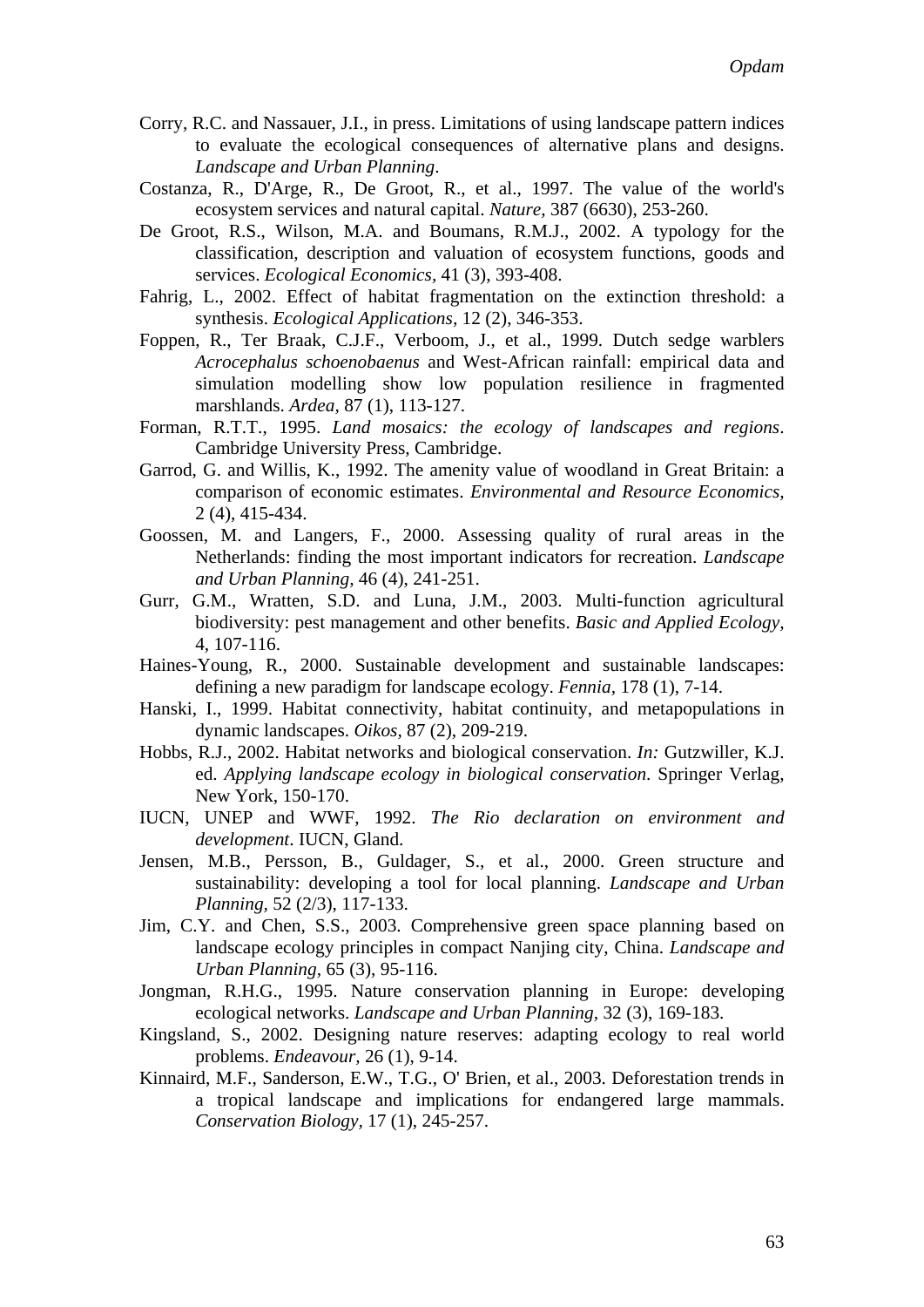- Kliskey, A.D., 2000. Recreation terrain suitability mapping: a spatially explicit methodology for determining recreation potential for resource use assessment. *Landscape and Urban Planning,* 52 (1), 33-43.
- Kremen, C., Williams, N.M. and Thorp, R.W., 2002. Crop pollination form native bees at risk from agricultural intensification. *Proceedings of the National Academy of Science of the United States of America,* 99, 16812-16816.
- Linehan, J.R. and Gross, M., 1998. Back to the future, back to basics: the social ecology of landscapes and the future of landscape planning. *Landscape and Urban Planning,* 42 (2/4), 207-223.
- Loreau, M., Naeem, S., Inchausti, P., et al., 2001. Ecology: biodiversity and ecosystem functioning: current knowledge and future challenges. *Science,* 294 (5543), 804-808.
- Luck, G.W., Daily, G.C. and Ehrlich, P.R., 2003. Population diversity and ecosystem services. *Trends in Ecology and Evolution,* 18 (7), 331-336.
- Margules, C.R. and Pressey, R.L., 2000. Systematic conservation planning. *Nature,* 405 (6783), 243-253.
- Myers, N., 2003. Conservation of biodiversity: how are we doing? *Environmentalist,* 23 (1), 9-15.
- Nagelkerke, C.J., Verboom, J., Van den Bosch, F., et al., 2002. Time lags in metapopulation responses to landscape change. *In:* Gutzwiller, K.J. ed. *Applying landscape ecology in biological conservation*. Springer Verlag, New York, 330-354.
- Nakamura, T. and Short, K., 2001. Land-use planning and distribution of threatened wildlife in a city of Japan. *Landscape and Urban Planning,* 53 (1/4), 1-15.
- Opdam, P., 2002. Assessing the conservation potential of habitat networks. *In:* Gutzwiller, K.J. ed. *Applying landscape ecology in biological conservation*. Springer Verlag, New York, 381-404.
- Opdam, P., Foppen, R., Reijnen, R., et al., 1995. The landscape ecological approach in bird conservation: integrating the metapopulation concept into spatial planning. *Ibis,* 137 (Suppl. 1), 139-146.
- Opdam, P., Foppen, R. and Vos, C., 2001. Bridging the gap between ecology and spatial planning in landscape ecology. *Landscape Ecology,* 16 (8), 767-779.
- Opdam, P., Steingröver, E. and Van Rooij, S., in press. Ecological networks: a spatial concept for multi-actor planning of sustainable landscapes. *Landscape and Urban Planning*.
- Opdam, P., Verboom, J. and Pouwels, R., 2003. Landscape cohesion: an index for the conservation potential of landscapes for biodiversity. *Landscape Ecology,* 18 (2), 113-126.
- Opdam, P. and Wascher, D, 2004. Climate change meets habitat fragmentation: linking landscape and biogeographical scale level in research and conservation. *Biological Conservation,* 117, 285-297.
- Rientjes, S. and Roumelioti, K., 2003. *Support for ecological networks in European nature conservation, an indicative social map*. European Centre for Nature Conservation, Tilburg. ECNC Technical Report Series. [http://www.ecnc.nl/ doc/ecnc/publicat/commpeen.pdf]
- Roovers, P., Hermy, M. and Gulinck, H., 2002. Visitor profile, perceptions and expectations in forests from a gradient of increasing urbanisation in central Belgium. *Landscape and Urban Planning,* 59 (3), 129-145.